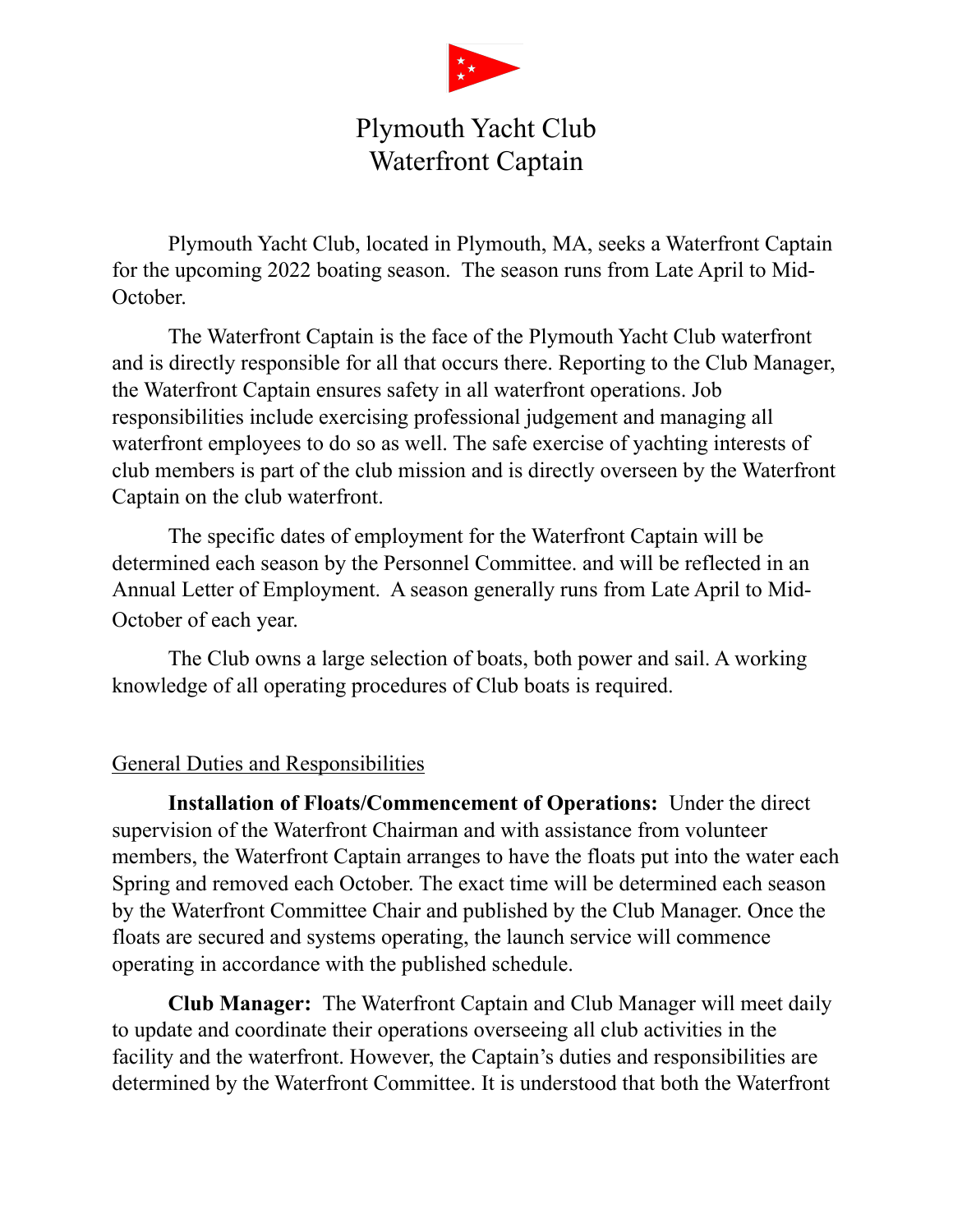Captain and the Club Manager must arrange to have alternate days off so that at least one of them is always at the Club. The Waterfront Captain must be on duty on all weekends and holidays from Memorial Day through Labor Day, even during inclement weather.

**Certifications/Qualifications**: The Waterfront captain must hold the following current certificates and qualifications:

- US Coast Guard Launch Operators License
- TWIC Card
- First Aid and CPR Certification
- Be a capable swimmer
- Pass CORI check
- Pass Drug/alcohol Test (Pre-employment & Random)

**Safety Monitoring of Waterfront activity**: The Waterfront Captain is directly responsible for the administration and safety of all Waterfront Operations. This includes any member activities utilizing floats and gangways, all club waterfront personnel and Sailing program instructors and students currently engaged in sailing program activities. The Waterfront Captain is responsible to keep a "weather eye" and coordinate the immediate curtailment of launch and sailing operations when conditions might become dangerous. The Waterfront Captain must inform the Club Manager, Senior Flag Officer and Waterfront Chairperson, when possible, of the shutdown in launch operations and/or sailing program operations.

## Specific Duties and Responsibilities

- Training and scheduling the launch operators. Ensure adequate operator coverage during peak periods, particularly weekends and holidays.
- Confirm all launch operators have the proper USCG Licenses
- Maintain and enforce Club dress standards with regard to all launch operators while on Club property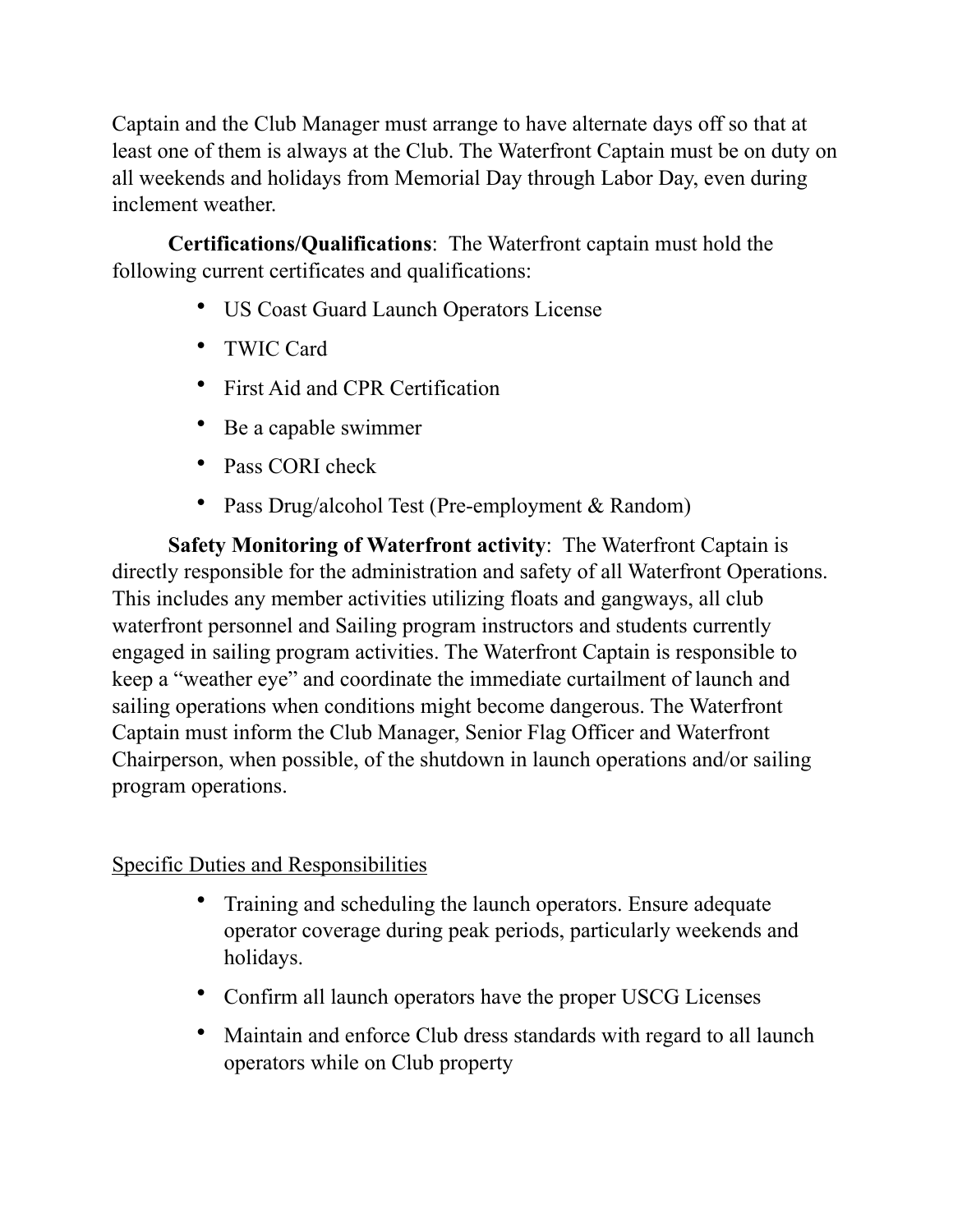- Oversee ongoing maintenance to all floats, docks and gangways. Make sure all are inspected daily at 8AM for safety and cleanliness.
- Cause to have a high degree of decorum with members and guests.
- Interact with Harbormaster, as necessary, regarding transients and any other matters the Harbormaster deems necessary.
- Administer the transient mooring requests as submitted thru DOCKWA. Properly record all transactions and issue receipts for the acceptance of funds for the use of the Club's facility.
- Interact with the Club Manager, as necessary, to coordinate operations between the Club House and the Waterfront. In slack periods on the Waterfront assign on duty personnel to light maintenance tasks.
- Maintain safety and disciplinary standards for all parties using the Waterfront, including Members, Guests, Sailing Instructors and Students.
- Cause to have a Log properly maintained by on duty personnel. Log should be read daily. Any safety violations or equipment failures are to be reported to the Club Manager, and proper handling should commence immediately.
- Make sure all launches in service are inspected at 8AM at beginning of shift and at all shift changes. Inspections should be noted for safety, cleanliness and remaining fuel capacity. This should be noted in the log, reviewed and signed off by the Waterfront Captain at the start of shift.
- Report to the Waterfront Mechanic immediately all mechanical issues experienced by any Club powered vessels. (Launches and Whalers)
- Cause to maintain order of members dinghies and tenders. Be responsible to assure all dinghies and tenders have the current year sticker. Report and violation of Club Policy to Club Manager and Waterfront Committee Chair for handling.
- Enforce the guidelines issued from time to time regarding the duration of Tie Up times on floats. Subject to change during non- peak hours.
- Enforce the rules of "No Swimming" off the floats.